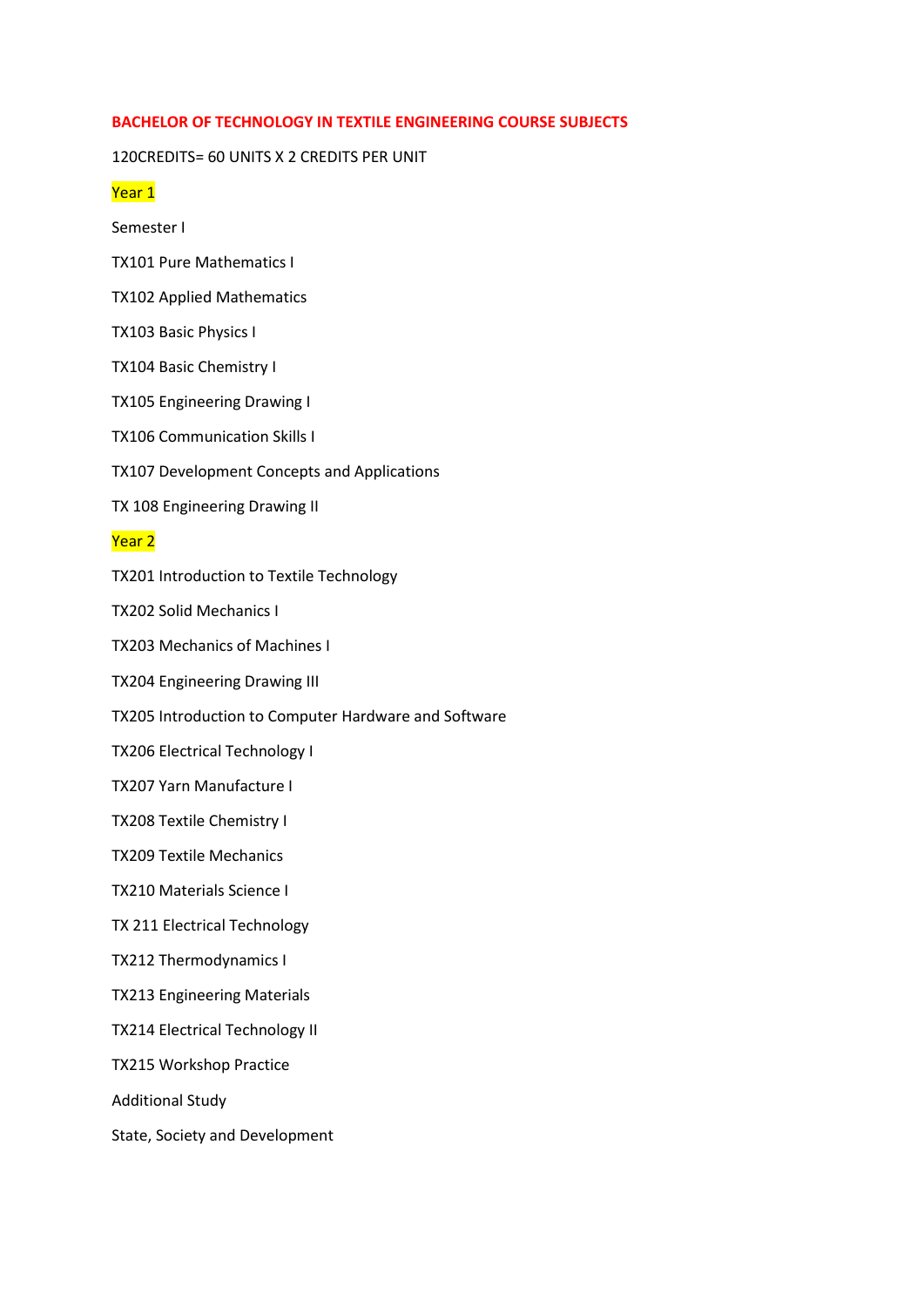## Year 3

Semester I

TX301 Engineering Mathematics II TX302 Research Methodology TX303 Basic Electronics TX304 Computer Programming TX305 Engineering Mathematics III TX 306 Statistics TX307 Man Made Fibres I TX308 Yarn Manufacture III TX309 Cloth Manufacture I TX310 Textile Physics II TX311 Control Systems I

### Year 4

Semester I TX 401 Man Made Fibres II TX402 Spinning Calculations TX403 Cloth Manufacture II TX404 Fabric Design I TX405 Technology of Dyeing TX406 Textile Finishing I TX407 Textile Testing I TX408 Instrumentation Semester II TX409 Cloth Manufacture III TX410 Fabric Design II TX411 Knitting Mechanisms TX412 Dyeing and Printing TX413 Textile Finishing II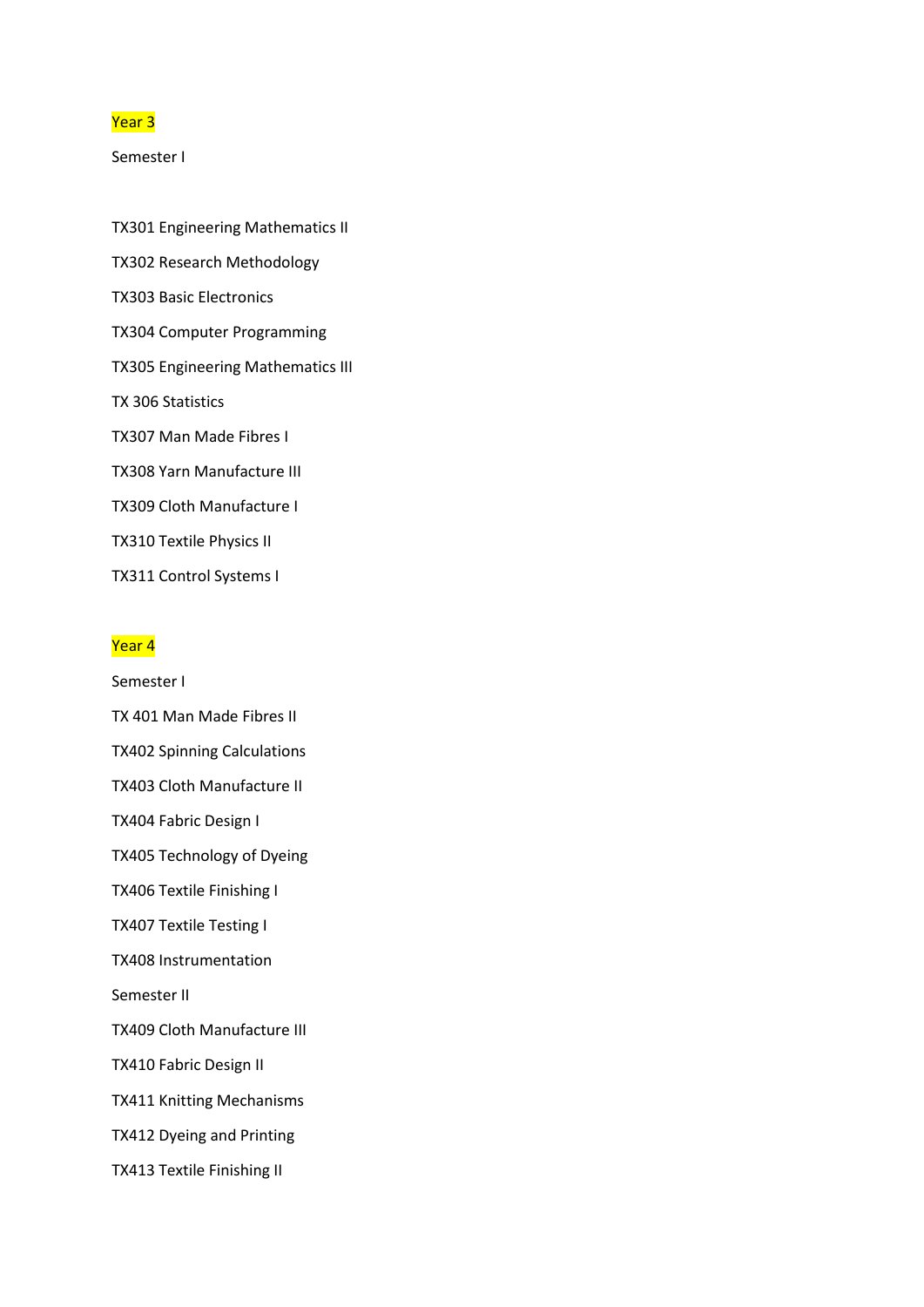TX414 Textile Chemical Processing Machinery TX415 Textile Testing II TX416 Textile Industry Planning and Organisation Year 5 TX501 Weaving Calculations TX502 Textile Machinery Maintenance TX503 Industrial Law and Ethics TX504 Textile Project TX505 Quality Control of Textile Processes TX506 Textile Economics TX507 Factory Management TX508 Industrial Pollution Control

Additional Study Operations Research Year 6 TX601 Textile Project

TX602 Electives

Electives are selected from the following list, subject to the advice and prior approval of the department. Students will be advised on the electives offered in any particular semester. The electives offered to a student will generally depend on the availability of expertise, the student's desired career specialisation and the needs of the profession.

- Clothing Technology
- Computer Applications in Textile Engineering
- Yarn Production and Planning
- Advanced Spinning Studies